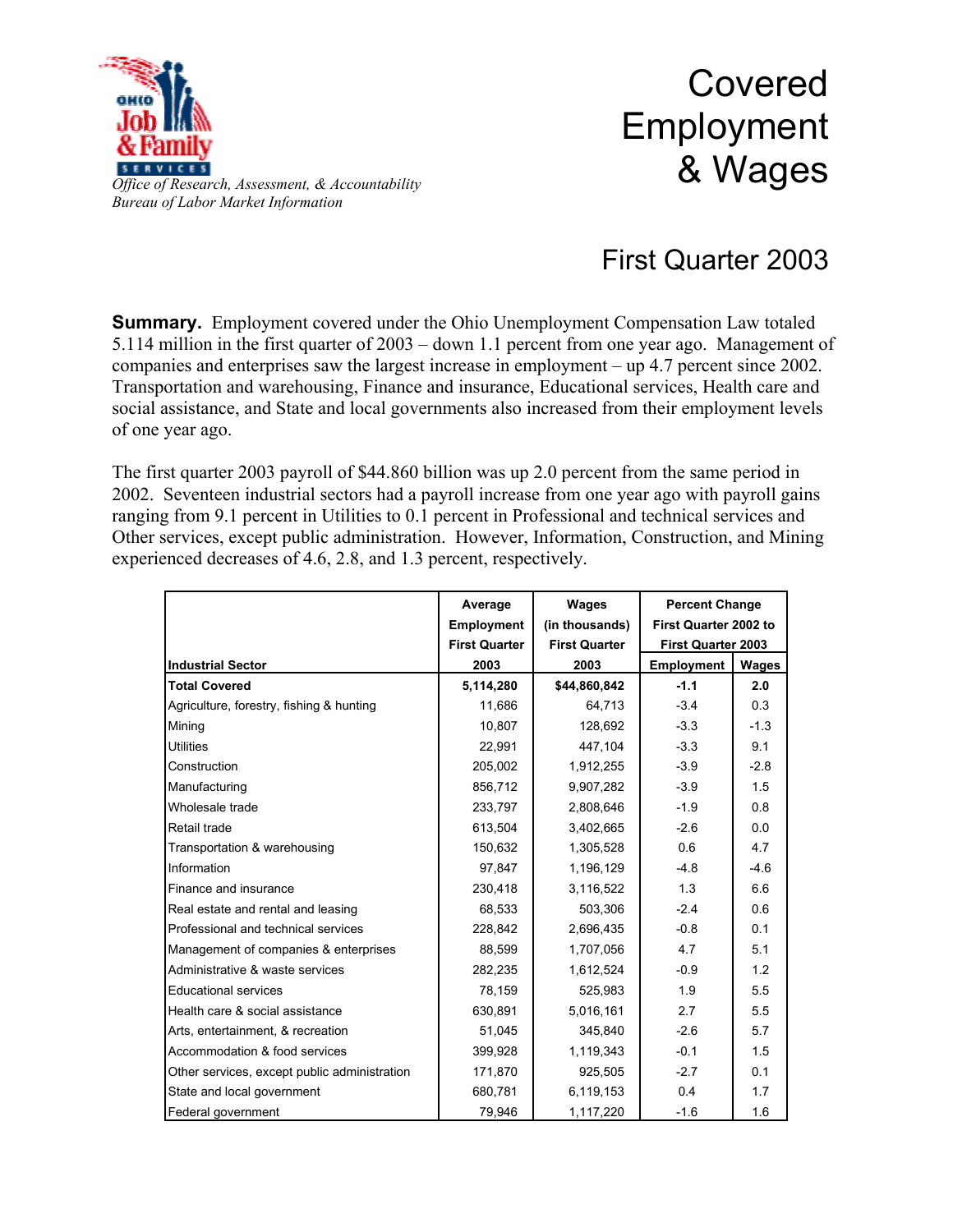Of Ohio's ten largest counties, Butler County had the only employment increase, with 1.1 percent more employees than in the first quarter of 2002. Cuyahoga, Franklin, Hamilton, Lorain, Lucas, Mahoning, Montgomery, Stark, and Summit Counties all suffered employment declines from one year ago.

Nine of the ten largest counties experienced payroll increases since 2002. Payroll gains ranged from 5.7 percent in Summit County to 1.2 percent in Montgomery County. Franklin County, however, declined 0.4 percent.

|                      | Average              | <b>Wages</b>         | <b>Percent Change</b><br>First Quarter 2002 to |              |
|----------------------|----------------------|----------------------|------------------------------------------------|--------------|
|                      | <b>Employment</b>    | (in thousands)       |                                                |              |
|                      | <b>First Quarter</b> | <b>First Quarter</b> | <b>First Quarter 2003</b>                      |              |
| County               | 2003                 | 2003                 | <b>Employment</b>                              | <b>Wages</b> |
| <b>Total Covered</b> | 5,114,280            | \$44,860,842         | $-1.1$                                         | 2.0          |
| <b>Butler</b>        | 125,593              | 1,054,737            | 1.1                                            | 3.9          |
| Cuyahoga             | 735,676              | 7,270,531            | $-1.6$                                         | 1.3          |
| Franklin             | 662,596              | 6,349,167            | $-2.2$                                         | $-0.4$       |
| Hamilton             | 527,295              | 5,449,686            | $-0.9$                                         | 1.9          |
| Lorain               | 97,102               | 764,583              | $-0.4$                                         | 2.5          |
| Lucas                | 220,935              | 1,945,370            | $-1.1$                                         | 3.2          |
| Mahoning             | 101,289              | 716,942              | $-1.9$                                         | 2.7          |
| Montgomery           | 278,194              | 2,501,486            | $-1.6$                                         | 1.2          |
| <b>Stark</b>         | 163,843              | 1,243,389            | $-2.6$                                         | 1.0          |
| Summit               | 253,530              | 2,311,397            | $-0.5$                                         | 5.7          |
| All other counties   | 1,948,227            | 15,253,554           | $-0.5$                                         | 2.8          |

The chart below presents the percentage of Ohio covered employment in each of the ten largest counties and all other counties combined. Ten of Ohio's 88 counties account for 61 percent of the state's covered employment.



## **First Quarter 2003 Employment - Ten Largest Counties**